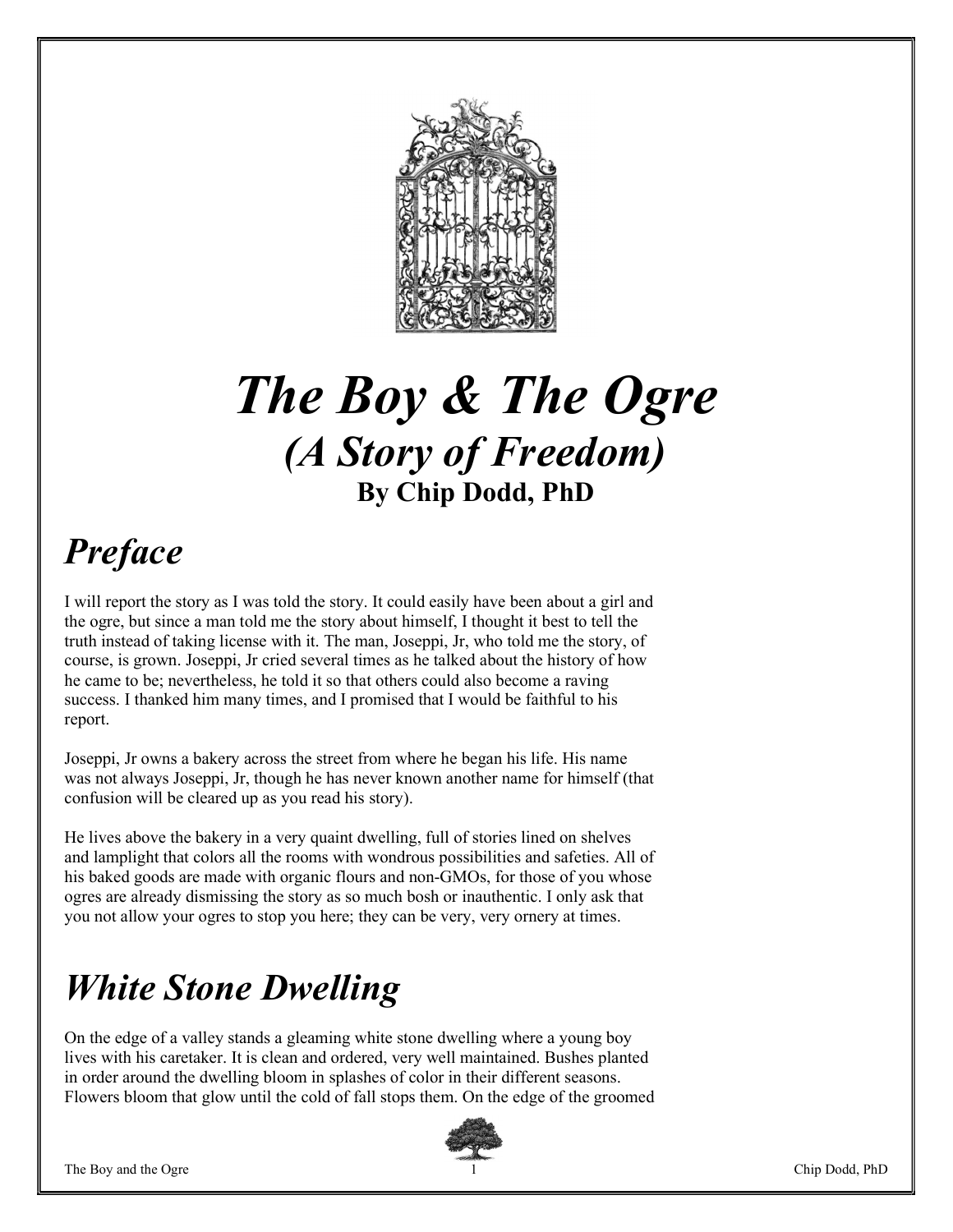grass, just before the beginning of the unkempt and wild valley, sits a stone bench beside a gigantic, old oak tree. A tire swing hangs from one of the strong lower branches.

A very beautiful young boy, who does not know that he is beautiful, has just slowed the swing to a standstill. He looks out over the valley at the sunset, far, far to the west over the long horizon of trees beyond counting. He is tired of swinging. His eyes are full and his mouth is in a straight line, not unhappy, but serious as in concentration. He knows that supper will be served soon at a very certain time, for which he tries to be grateful; he tries very, very hard to be grateful and on time. Time just doesn't make a lot of sense to him, and porridge doesn't thrill—even though he knows nothing else. Porridge is the "ultimate healthy food and we need nothing else to survive," he says to himself and knows quite well by verse. The valley does make sense to him, as does the sunset; however, he has no words, just sense.

He slides out of the swing and heads to the dwelling. The shadows have lengthened to giants, and darkness will come soon. He knows to be alert to the dark, and knows to be inside before it arrives. His caretaker has told him about the danger of darkness, and the stories he reads to the boy tell him why. The unexpected happens in the dark. Even so, the boy takes in a breath that comes out as a sigh before going through the door. He wants to wait until the last minute before going in. The fireflies are so much greener against the darkness, and they make light. He enters prepared and actually is quite hungry. They never, ever eat porridge unless they are hungry. And they are only hungry just after morning daylight, when the sun is most high, and right after the sun goes down.

The boy smells what the caretaker calls the "healthy" scent of the porridge as he enters. The caretaker is bent over the pot as the boy moves toward the cupboard to set the table with the clay bowls, silver spoons, and clay mugs for water. The caretaker turns and half smiles as he moves toward the table. He asks about the boy's day, showing concern about his thoughts and actions. He warns him, again, to be careful about the drop off into the valley where the groomed grass ends. "Remember there are wild things with cutting teeth in the wilds," the boy says in his head as the caretaker finishes the sentence. The boy knows to be grateful for the warning. He wonders, however, why the caretaker tells him every evening, because he also tells him how smart and wise he is since he knows so much about all the things he has been taught. The boy no longer shares what he wonders.

The boy smiles gently and tells the caretaker all about his day since lunch. He says at the end of his story that he likes watching the fireflies. The caretaker lets out a sigh, looking displeasured. The boy knows that he has disappointed his caretaker, who begins to patiently explain how the dangers prevent us from things we would like, how he only wants the boy's good, and then onto the reality of how life works. The boy feels bad about wanting to see the fireflies, ruining a very interesting story—to which the caretaker had been listening pensively.

"Pensive" was the new word he had learned the night before from the big dictionary the caretaker and he read before sleep. The boy was very proud to know the word, but didn't mention it—because he didn't. The rest of the meal they ate quietly, the quiet only broken by the sounds of the spoons and the caretaker's slurping into his crooked mouth.

### Notes on this Section

These paragraphs show the "rules" and "shoulds" vs. the heart's curiosity. There is a divide between the heart (how God made him) and the ogre's rules about survival and control. The boy is guided by his inborn need to belong and matter, so he follows the rules.

### Notes on this Section

The ogre delivers conflicting messages to the boy that create confusion and selfdoubt in him. The boy has learned not to ask, without actually being told not to ask.

#### Notes on this Section

The boy has to hide being himself, and he has to be "one step ahead."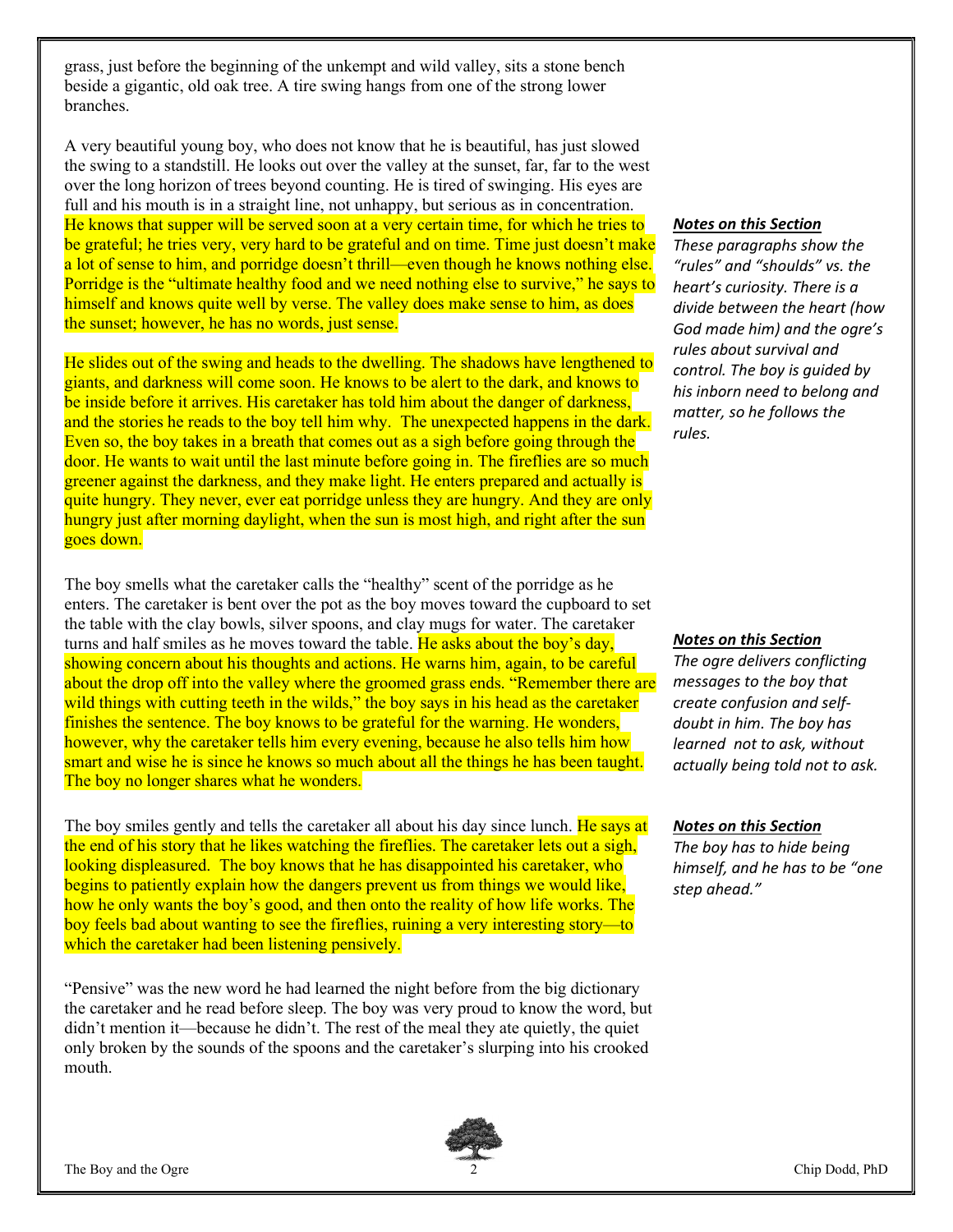Joseppi Jr., did not know that he was a beautiful boy or that the caretaker was quite ugly, hideously looking actually. Joseppi Jr. showed me a picture of him. Due to my own trained sensibilities, I assumed Joseppi Jr. was thinking in an impoverished way, since he was, after all, just a baker. After he showed me a picture of the caretaker, however, I had to agree, justifiably. He was hideous.

The caretaker was an ogre. A real one. His mouth was crooked, and it made his teeth protrude from one side of his face, hanging out over his lower lip. A long scar ran from the edge of his exposed teeth up to his left eye. His eyes bulged quite ominously and, Joseppi Jr. said, watered constantly, which the ogre attributed to horrible grass and tree allergies. The allergies were tolerable, the ogre always told the boy, because the boy was worth all the pain of the work the ogre had to do outdoors to care take him. His head was not round or shapely in any way. I cannot even give a geometrical description but to tell what shape his head was not, so angular and knotty it was.

The boy always felt bad about how much he was cared for when the allergies were mentioned. He tried to feel good about how important he was, but it was very hard because he felt bad, too. So, he didn't mention the allergies. Then, he also felt bad about not doing so. In the end, he just tried to be good. The man, Joseppi, Jr., had a far away look in his eyes when he told me about how confused he had been.

Joseppi, Jr. told me that the ogre moved about slowly with groans and remained permanently bent at the shoulders. The ogre's skin, in spite of the outdoor sun, was pale, almost translucent, showing veins and splotchy patches of scaly skin that constantly sloughed off his face, sometimes into the porridge, which he ate. Joseppi, Jr. told me that he did not know what hideous looked like at the time; however, he did tell me that sometimes he did not finish his porridge and went hungry until next time.

The ogre was very concerned about the boy's poor appetite at these times, so he would try to eat in spite of the nausea. The slurping sounds and the porridge on the ogre's chin did not help either. The boy knew not to wipe it off with his napkin. He did it once, and the ogre's face grew quite still, which frightened the boy into tolerance. The boy was glad when the ogre spoke again, even though he did not mention what had just happened. The boy learned a whole lot about what not to do from what was never said—which left him highly aware and very careful.

After the evening meal, the boy cleaned the dishes at the pump outside, always frightened, and yet grateful to see the fireflies for a quick minute. He was always relieved to shut the door on reentering. He never wondered why he was always warned about the dark, but was allowed to go into the dark to clean the dishes. He just felt brave, and felt relieved, to help the caretaker who did so much for him. The caretaker would do little chores before bedtime. Then, he would read stories to the boy. Afterwards, they prayed about not dying during the night and for the Great Caregiver to take their souls if so. He always said "goodnight" kindly. The boy looked forward to the morning's light.

Also, without a doubt, the boy looked forward to books, any books no matter how scary or duty-bound they were. **Stories about dangers, and the need to stay safe, and** how smart people are careful, and how foolish people twiddle away their time and wound up hungry, and how the lack of appreciation leads to being alone, and how the grasshopper dies in winter, but the ant is toasty underground with plenty to eat. He learned sayings, too, lots of them: rolling stones gather no moss; the need to fish;



### Notes on this Section

The boy assumes responsibility for the caretaker. He feels shame for being "loved." He is losing connection to his own feelings and needs. He begins to believe that love is earned.

### Notes on this Section

The boy is beginning to be controlled by fear and shame. The loss of self-trust is given over to having to "act" to belong and matter. The false self is taking over the true self as a way to belong and matter.

Notes on this Section

God-given hope within the boy remained alive, even if he had to hide it.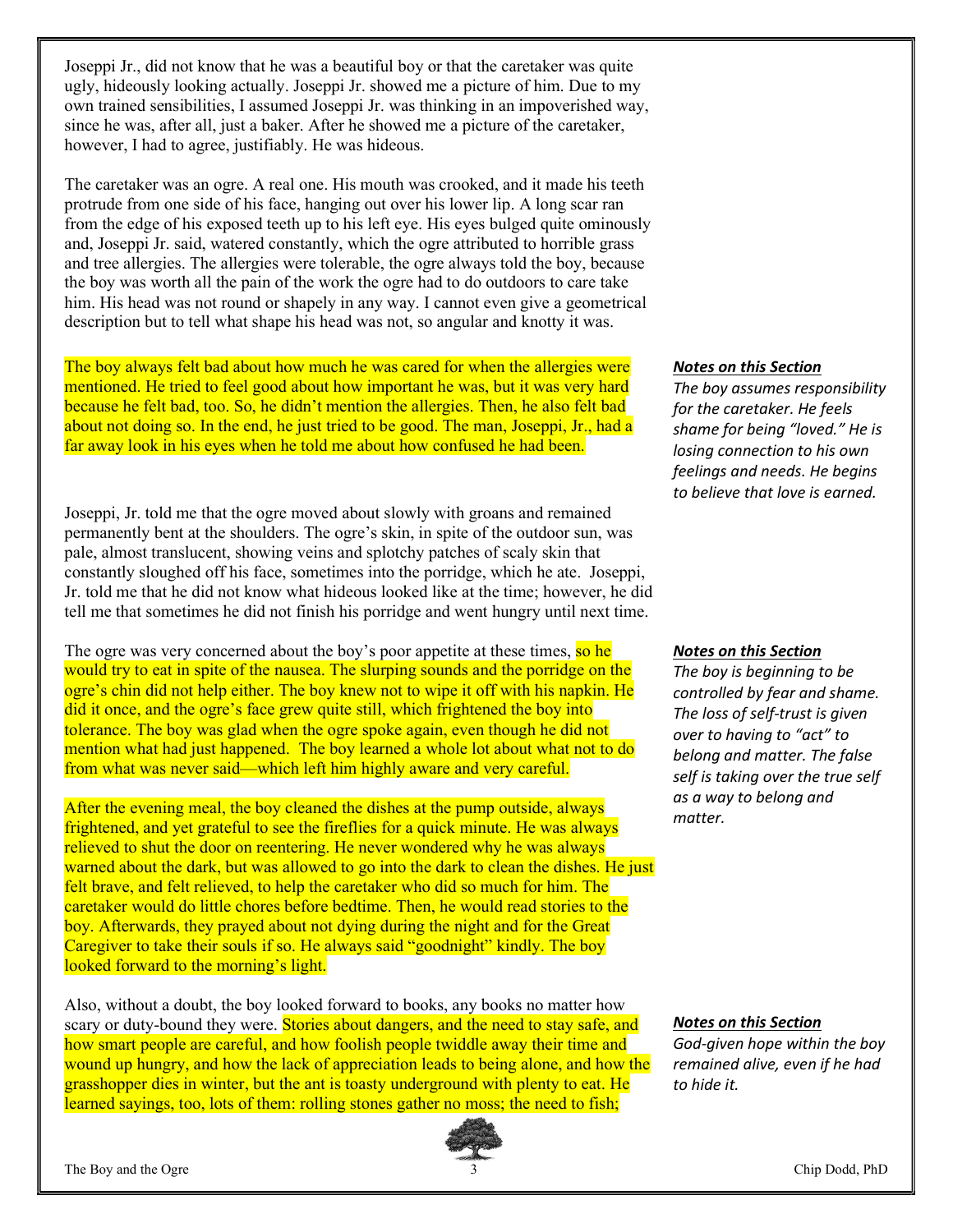water under the bridge; not crying over spilled milk; taking the heat in the kitchen; pulling one's self up by boot straps; if you're not the big dog, you need to stay on the porch; getting back on a horse after it knocks you off; how the Great Caregiver only helps those who help themselves.

The boy knew all the teachings by memorization, but loved the pictures so much that he could repeat the words to the caretaker while wondering all kinds of things about the horses, cows, chickens, grasshoppers, ants, trees, cradles, pirates, train robbers, banks, coins, ditches, runaway cars, the Great Caregiver, earthquakes, lightning, thunder, mining cave-ins, graveyards, and on and on. He thought the man pulling himself up by his bootstraps looked funny and seemed silly the way his face was red with effort. He also thought that the woman who always ate her dessert first looked friendly, and he felt somehow sad about her. He wondered what made dessert so strong that she would break the rules.

The boy no longer asked unsuitable questions and gave suitable answers. He loved the way words were shaped in the big dictionary and the small pictures beside some of the words. The caretaker would always end the stories with, ". . . . and that is why we are so fortunate to live where we do—so these things don't happen to us. But someday you will be ready to go there." The boy would always say how much he liked where he lived and didn't want to go "there," and the caretaker would always say he could stay as long as he wanted with a grunt that seemed to please him. The boy would feel nervous inside his stomach, yet in his heart he wondered what riding a horse could be like and the taste of apple pie. When the light was out, he would always fall asleep wondering.

### A Great & Daring Idea

In the mornings after the clean up chores, the ogre went to work on the grounds, and the boy was free to play, invent and pretend. The ogre told him to enjoy his play until meals because soon enough he would not be able to do so. The ogre always told him to be careful and never go beyond the sight of the dwelling. The ogre would set off with his scythe over his shoulder and basket of other tools in his other hand. The boy would often ask to go with the ogre because he would be scared of mistakes somehow. But the ogre told him it was good for him to play, and the ogre wanted to give the boy what he himself had never had.

Soon, the boy would venture out on to the grounds, inventing games as he went. His favorite game was most dangerous. The manicured grounds in front of their dwelling were covered with carved stones and statues as far as the boy's eyes could see. He would step on flat stones, which had words and dates carved into them, until he reached the first tall one to lift himself upon, never touching grass. If he touched grass, he would have to go back to the beginning or he would have to become another character that could revive. The grass was where the alligators lived, waiting to devour, or where the ghouls would reach out and snatch the unsuspecting under water, never to return. As long as he could stay on stone, the adventure could take him places. The older the boy became, the farther he could jump, higher he could climb, farther from the dwelling he could go, and the more he wondered--though he had never lost sight of the dwelling.

### Notes on this Section

Curiosity and wonder are still very alive in the boy. They help him have courage.

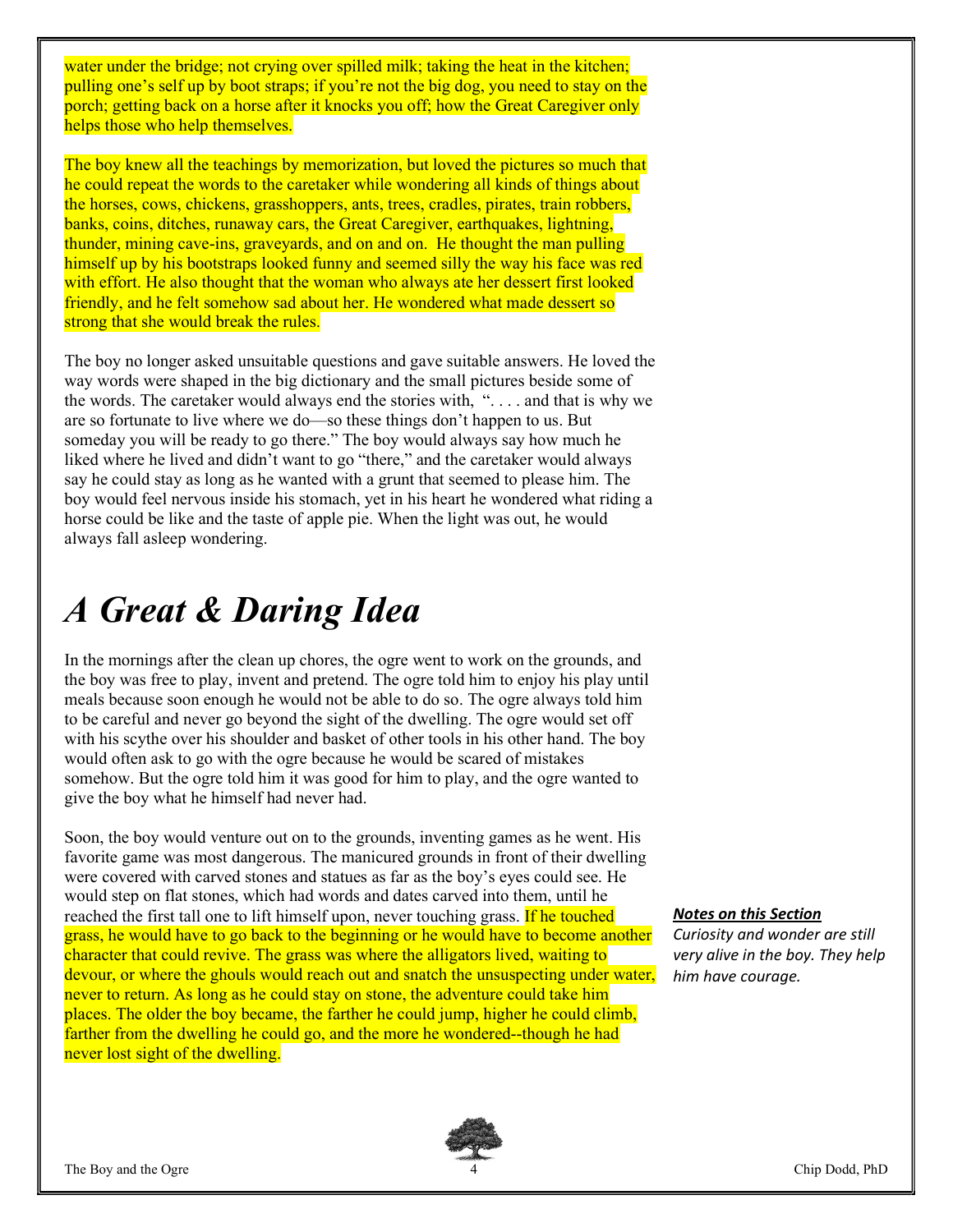One day after lunch, the boy had a great and daring idea. He would find out how far he could go. Before lunch he had made it to the stone where the angel stood; he had stood before on the pedestal where the angel's feet were next to his, but the boy had never gone farther. He could still see roof of the dwelling, but barely. The angel held a sword that pointed onward, and pointed up towards the tops of the trees that swayed in the breeze and the giant blue of the sky.

As the sun went down that evening his thoughts were still on the angel. If he could grab the tree branch that hung near the angel's sword and swing out, the boy knew that he could land on the next stone without touching grass. If he could make it. The boy was pretty sure he would be able to see the dwelling and still please the caretaker. The thought scared him, and the desire did, too. The next morning, he decided to set out for the angel. He, also, made sure the caretaker was in another direction before he set out. The boy felt nervous inside himself for fear of the caretaker's disappointment. Even in his confusion he just so wanted to be brave, but he was very scared.

Brave won. Climbing up towards the angel's sword, he reached back with the branch in his hands and swung out, letting go just as his feet touched the top of the next stone. He wobbled a bit and then gained his balance. He had never been so far from home. He jumped to the next stone and the next, and then stopped suddenly, no longer thinking of alligators or ghouls. Before him was a tall row of bushes over which he could not see. He heard sounds that he had never heard before just beyond the bushes. And he smelled from where he stood one of the most indescribable, freshest, sweetest scents. The scent, which he would discover soon, was the mouth watering, joyawakening, magical draw of cinnamon bread being baked.

Without thinking, he hopped down from the stone into the alligator pit, because the wonder of the other side of the bushes had just made the grass . . . well . . . "just grass," Joseppi Jr. told me. Even in his wonder, the boy was very cautious, having been trained in every danger and the danger of danger for the sake of living. He knew what could happen, the ogre's words testified. He ran from stone to stone and crouched behind each one, drawn towards the sounds and scent like a magnet to the mystery as wild as the valley. He entered through the hedge branches and crawled on the ground to the front of the bushes. A black iron fence ran along the front of the bushes, and he knew protected him from what could harm him. The fence also kept him in he realized quickly.

What he saw made his heart race, and without knowing it, his eyes were wide and his mouth was slightly open and curved upwards. A man walked by carrying a paper and satchel. His shoes were shiny black, and he whistled while he walked. A girl and boy his own age came by the other way riding boards with wheels that he had seen in the books he read—very dangerous without protective gear. They wore none, and laughed as they click-clicked by on the sidewalk. A woman then walked by with a very eager dog on a leash. It made little quick steps to her big ones, and pulled on its leash towards the boy with a "yip-yip" sound. He slid back into the leafy branches for a moment until the lady pulled the eager dog along. It was quickly drawn to some other curiosity as they walked along. All the people the boy saw spoke to each other or smiled like they knew each other. The "hellos" made the boy ponder and look at the ground in wonder.

When he looked back up, across the street he saw a man come out of a store front with a broom. He wore a white apron, a big mustache, and a giant smile. The boy read the words JOSEPPI'S BAKERY written on the shiny window under the red and white



#### Notes on this Section

Life has good in it, and love does exist. The boy sees what his heart hoped was true. But he fears trusting his hope.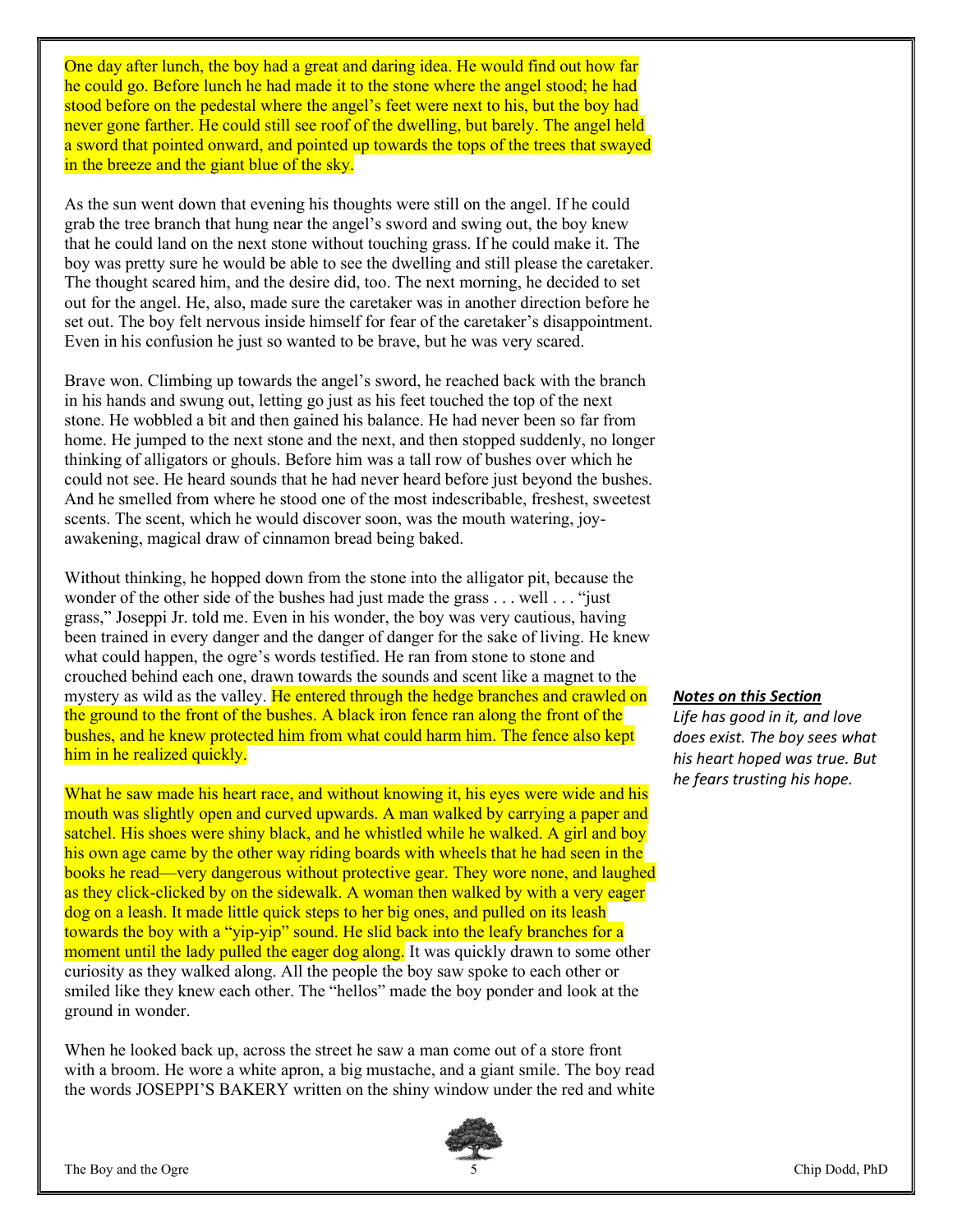awning of the shop. The boy knew where the magic scent came from, wafting out through the open front door; he watched the man greet passersby while he swept the sidewalk in front of the shop. And he watched lots of people go into the bakery.

A bus then arrived, stopping on the other side of the street almost in front of JOSEPPI'S BAKERY as people waiting climbed aboard, and it was off on its way quickly. Just as the boy was about to focus again on the smiling man in front of the bakery, he instead looked straight into the face of a young girl. She was on her hands and knees looking through the fence at him. Before he could gather his wits to run, she asked in plain-old curiosity what game he was playing by hiding in the bushes. Then he did gather his wits, pushed back into the grass quickly, and ran back to his stone dwelling as quickly as he could, not caring about alligators or ghouls at all. He was out of breath when he returned and the ogre was nowhere to be seen. The boy drank deeply from the water spigot before going out to his swing to think and ponder. But he could hardly ponder at all, so drawn was he to what he had seen.

The ogre returned soon enough for lunch, so the boy knew the time. He was still sitting in the swing staring out over the valley, but not seeing it anymore. He, instead, saw the place he had been, and he mostly remembered the smiling man who seemed about to throw his head back and laugh like in the books the boy read at night. The windows were shiny, the red and white awnings were bright, and the scent of cinnamon bread was indescribable—but to his nose and curious hunger.

The mood of the ogre was normal to the relief of the boy, until the boy himself realized he had not performed his typical behavior of moving toward the dwelling for the meal when the ogre arrived. He had forgotten, so lost in reverie and a strange fear. The ogre said nothing when the boy entered the stone dwelling. The silence scared the boy, and he had to make a decision very quickly. When the ogre and the boy sat for porridge, the ogre talked about his morning labor. Then he asked the boy if he had had a pleasant morning of play with a most minute, very slight, almost unnoticeable, hardly perceptible tone in his voice and look upon his face that frightened the boy. The boy watched this time more than normal. And this time he told a great story of play and escape from the dangers the ogre had taught him. The boy realized in that moment, however, a very strange, even discomfiting, yet stunning thought. He knew that he had been telling the ogre, always, what he wanted to hear—not the truth, like "I'm scared of you being mad at me, and then getting rid of me."

The ogre seemed not to be disappointed in the story, and the very minute, barely noticeable, only slight, hardly perceptible tone of voice and facial expression disappeared. The ogre, then, went on about his grunting and silence and talk of the afternoon chores. The boy reached out to pat the ogre's hand, feeling somehow pity for the ogre. The boy and the ogre then looked at each other for just a moment before the ogre withdrew his hand and looked away—not displeased, but somehow frightened, in a very minor, hardly noticeable way. But the boy knew, somehow this time, that the ogre's withdrawal was the ogre's withdrawal, not his own fault. The boy cared about the ogre, and the ogre cared about the boy. The boy had been taught that telling the truth would get him in trouble, so he learned not to share his thoughts and feelings.

The boy finished his porridge with ritualistic motions, but his heart and mind exploded with the joy of seeing a living picture book. People, lots of them, talking and laughing and walking in the wonder of each other. The boy especially remembered Joseppi's smiling welcome to the visitors who came to his shop, and the



Notes on this Section

The boy reflexively watches, guesses, and has to remain hypervigilant to be safe.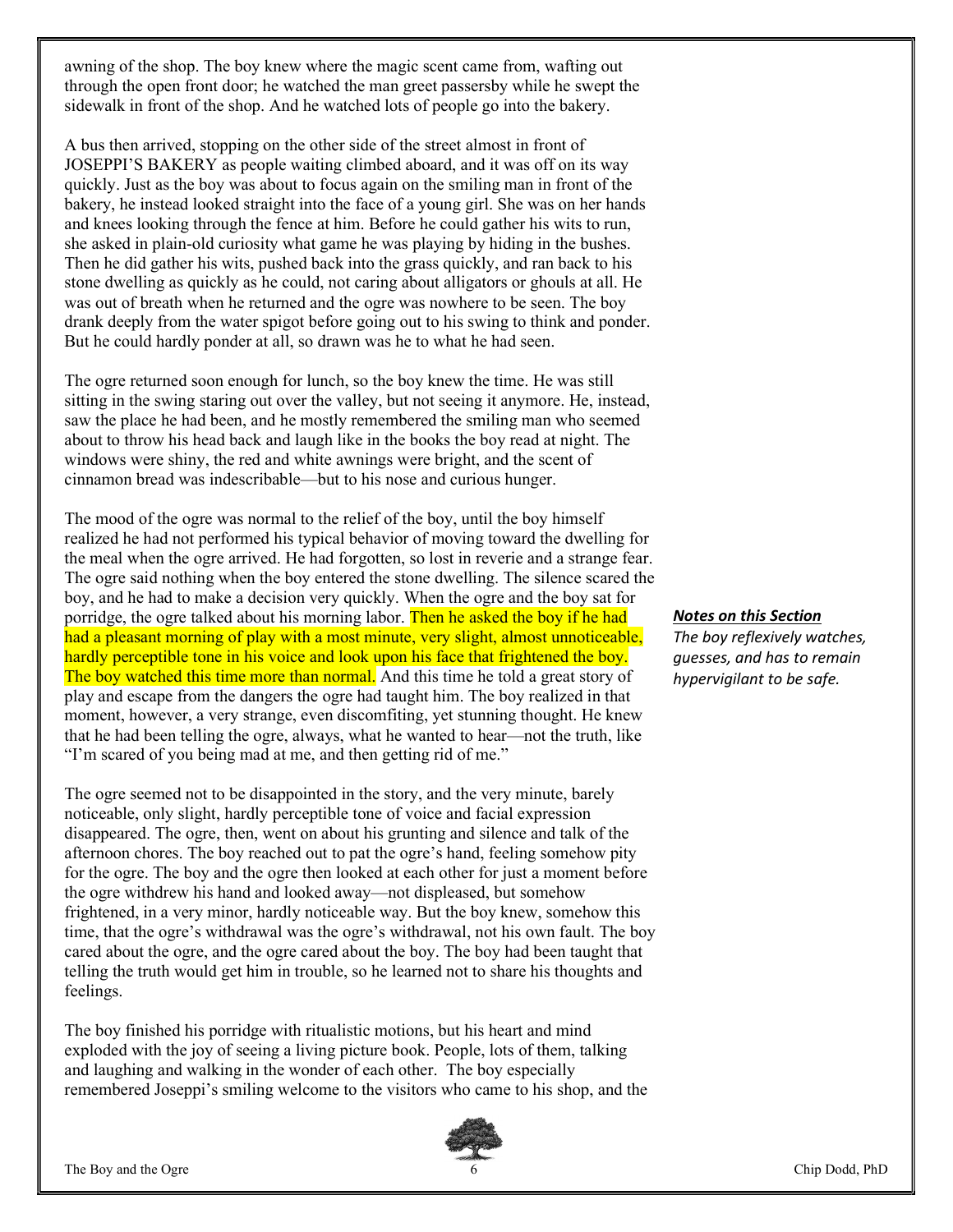eager way he swept the sidewalk. No alligators and no ghouls that he could see, and yet he was very scared to believe what he saw.

### "Through the Gate, Silly"

The boy returned to the life he had seen. He hid in the bushes and watched. The girl who had asked what he was doing in the bushes found the boy again; he told her slowly that he was just playing a game by hiding. She asked if she could play, which scared the boy a lot. Without the boy's answer, she walked away and then reappeared moments later behind him. He asked, very surprised, how she came through the fence. In a very befuddled way, she giggled, and said, "through the gate, silly" He took the risk of showing her the game of alligators and ghouls, and she loved it. She was very good at it, too. They talked some, and finally the boy asked about the bakery and the smiling man. She smiled a very big smile and opened her big brown eyes with delight and said, "Oh, you mean my uncle Joseppi, the great baker." They sat with their backs against a stone that blocked the wind and made the sun warmer as they talked. The boy finally asked a daring question that he knew would reveal how much he did not know. He asked about the sweet scent coming from the shop. Very curiously she looked at him, and the boy saw a very kind and delightful look come to her face as she jumped up, grabbing his hand, and said, "Come with me!"

Before the surprised boy could even think to falsely protest, he was running with her to keep up. Through the gate, across the street, past a leaping barking little dog, which later is all he remembered seeing before they burst into the absolutely wonderful, delightful, magnificent, replenishing smell of cooking bread and the sound of Joseppi's laughter as he greeted his niece and her new friend. "Tell him about cinnamon, Uncle Joseppi. He doesn't know!"

"Aaaaah," Joseppi, said, "Hello, my friend, the one who hides in the bushes, welcome to the bakery of Joseppi! The greatest story I tell you about cinnamon is to taste its wonder." The boy forgot to run from the danger of realizing that Joseppi had seen him before, because Joseppi had already reached towards the cooling racks of bread to hand the boy a warm cinnamon muffin. "Go ahead," Joseppi said to the boy who just held the muffin in mid-air, "Joseppi no fool anyone." Time stood still for a moment as the boy stared at the muffin, and the room was quiet, until the boy took a bite, and the taste was as wondrous as the smell. His eyes opened wide, and he could not help but jump a little in the air as the girl and Joseppi laughed and hopped in their own delight.

Before the boy could even gobble up the muffin and then drink the coldest milk in the universe, Joseppi had begun to open a book of the great world of spices and began to read the names of all of them from A and beyond. He told about the lands they came from, and the boy would never need to go to them because he would one day have them all in the bakery, where the world would come to him.

Suddenly, the boy's eyes became wide with fright. He had forgotten the time so full of life he had been. He jumped from a spinning stool at the soda counter, hollered his goodbye as he headed out the door of Joseppi's place, and ran with all his might towards the stone dwelling as the sun sank into the valley beyond. He arrived out of breath just as the ogre entered the door of their house. The boy ran in just behind him, flush with fear and excitement. His head swam with truth and awakenings, and courage.



### Notes on this Section

The boy is courageous enough to be vulnerable, which opens up a new world. These paragraphs show the power of relationship for good. This section contrasts survival with thriving (the ogre vs. Joseppi).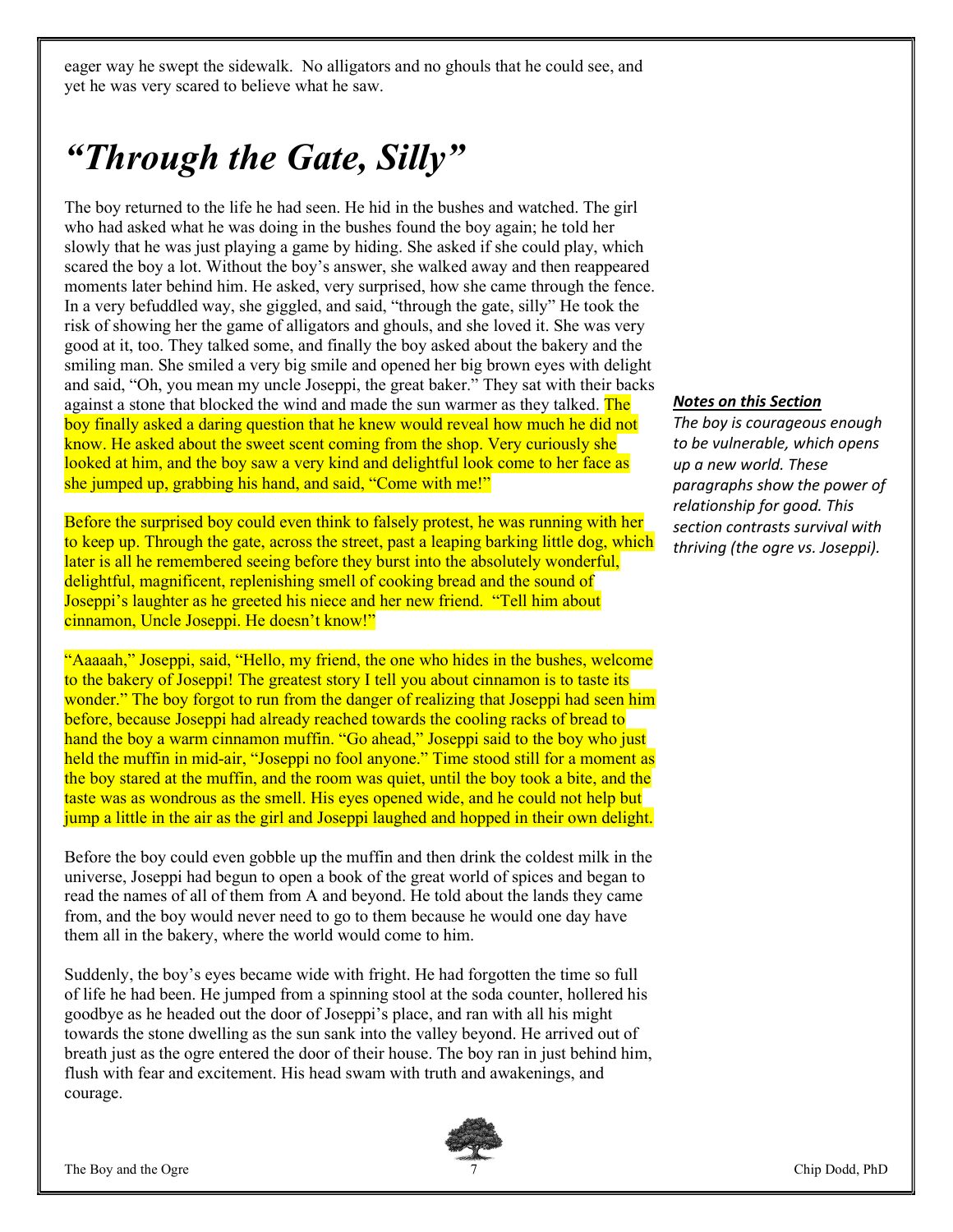The ogre turned on the boy with fury, wanting to know where he had been. The boy stood still in fright and shame, looking into the large eyes of the hunchbacked ogre. In spite of the power of his fright, he remembered Joseppi's smile. Before the boy realized it, he said loudly, "You are fired!" The boy remembered reading that in one of the stories about the dangers of everything. The world stood still again. Twice in one day. The ogre stood stunned and breathless. Before the ogre could move or breathe, the boy continued, "You lied to me about where we live; you lied to me about what life is like; you lied to me about food and people and kindness and friends. You are fired," and the boy began to cry tears as big as raindrops. He kept on, through his tears and hiccupping, "I know you want to protect me, and I know you want me not to be harmed, but you did not tell me everything, and I have somehow always known. I have lied to you, and I do not want to lie. It feels so bad."

The boy began to feel himself get big, but he was not. The ogre had begun to shrink in front of his eyes. The boy stopped talking, and the ogre started to cry and shrink and protest. "I just wanted to take care of you and did the best I could. Everyone will hurt you and love is a lie," he shrieked with the voice that sounded like a cricket to the boy. "What will happen to me, and what will happen to you," the caretaker wailed, as he began to look less like an ogre and more like a cricket, so small he had become at the boy's feet.

The boy reached to the floor towards the creature. It cowered before the fingers of the boy. Before he could run, the boy gently picked up the tiny ogre and held him in his palm. The boy brought him to his face so he could hear him when he talked.

The boy said, "I am not leaving you. But you are unemployed as to being my boss. You can be my advisor only, and only when I ask. Understood?" The ogre acted as if he were considering his options, but then quickly, though a bit sourly, agreed. "I am keeping you with me all the time. You will be okay." Then the boy put the ogre in his pocket, packed a bag of books and his spoon, and then ran to Joseppi's before the sun sank into darkness in the graveyard.

## Epilogue

Well, the rest you can guess. The niece of Joseppi, her name is Esmerelda, lived above the bakery with her uncle. Joseppi welcomed the boy into his home, too, as he had welcomed Esmerelda. And the funniest thing happened after the boy put his ogre on the counter. Joseppi placed his little ogre on the countertop, too, next to the boy's so they could meet. The little ogres shook hands cautiously. They agreed to work together to protect their owners—no matter what. Joseppi, the boy, and Esmerelda laughed aloud to see the meeting of the ogres.

Joseppi grew older, yet still kept his joy. The boy took the name Joseppi, Jr, with great gratitude. He married Esmerelda, never even thinking that anyone else in the world could have a sweeter heart and more beautiful eyes. She did not have an ogre. After they married, the aging Joseppi handed the keys for the bakery to the new couple. The new head bakers made bread for everyone in town, and guests brought other foods to share. They had a great feast. By the way, one day the two ogres just disappeared.

### Notes on this Section

The boy awakens to recovery of the true self that is drawn by love and guided by mercy.

### Notes on this Section

Full living thrives when we live the vulnerabilities of being who we are created to be and doing what we are created to do. We are also created to courageously pass it forward.